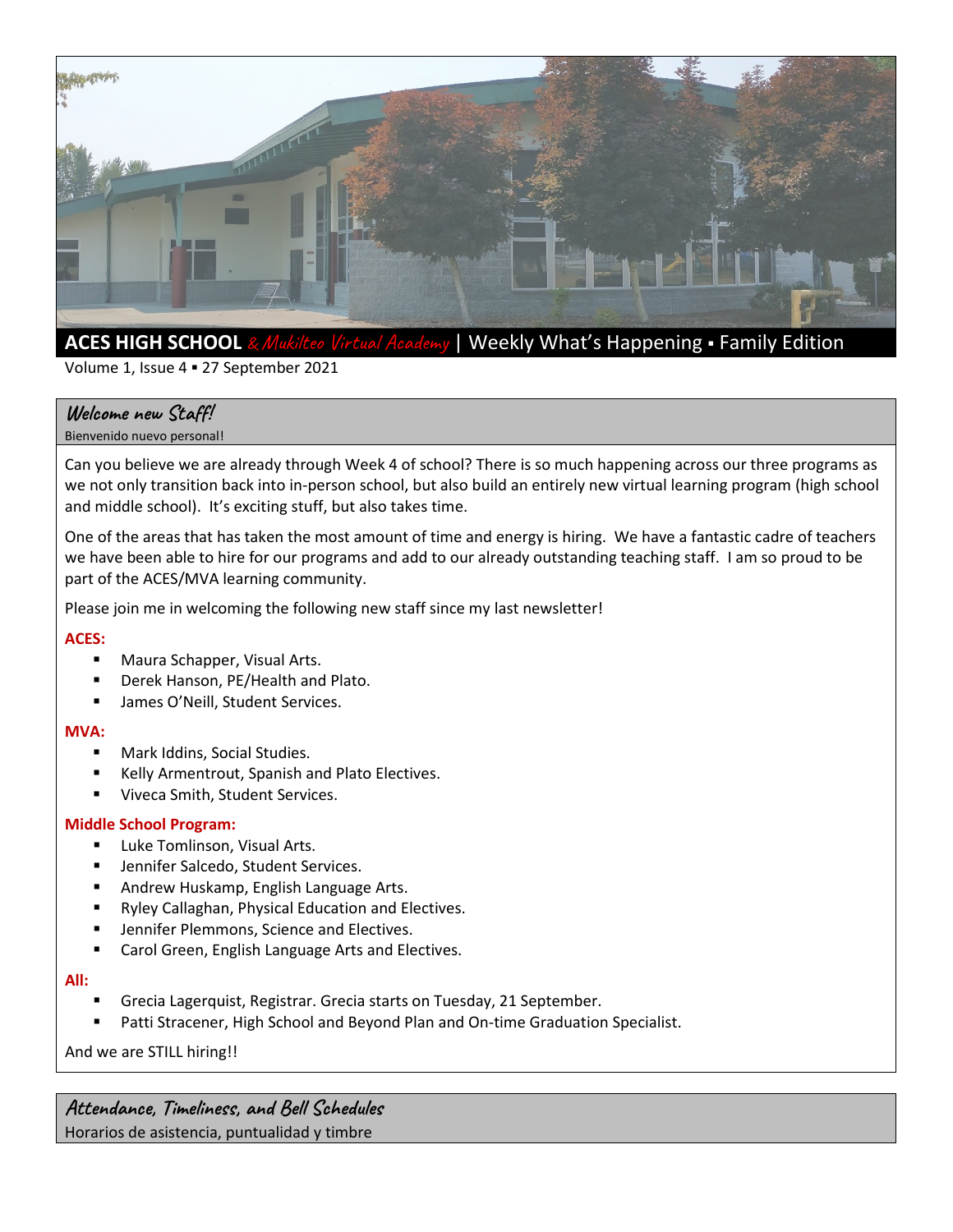Daily and on-time attendance to school is important for many reasons. Being late creates anxiety for students and they miss out on important, start of class details and information. When students are gone, they miss out on classroom activities, answers to questions, and support and classroom activities that cannot be replicated…at least not as easily nor extensively.

Here is what you need to know about attendance this school year:

- The State of Washington, via the Office of Public Instruction (OSPI), has reinstated truancy intervention and procedural requirements. When students miss school, we are obligated to respond early.
- **Funding for schools is based on attendance.**
- Timely attendance is super important and is the Number 1 way we can best support students in their progress toward earning credits, preparing for the next step, graduation, and life after high school.

## **PLEASE READ UP ON SOME OF THE PARTICULARS ABOUT EACH PROGRAM!**

### **ACES**

- School starts at 7:30 AM and is done at 2:00 PM.
- We have a new bell system, with music, to help students know when they have one minute to get to the next class.
	- $\circ$  Tardy to School = Up to 10 minutes late to school. Student goes straight to class. Teacher will document.
	- o Tardy to Class: After Period 1, anything after the "tardy music" is considered tardy to class.
	- $\circ$  Absence from class = Late to class 11 minutes (or more) or does not show to class. If student shows up more than 10 minutes late to school, check-in through the Attendance Office.
	- $\circ$  Absence from entire day = misses 50% of classes for the day.
- **Leaving campus during the School Day:** Students cannot leave campus without parent permission/excusal. Students aged 18 and older must have a "Emancipation Form" on file to excuse self from school or classes. This form requires parent/guardian permission and excuse patterns will be monitored.

| <b>MONDAY - THURSDAY</b> |                 | <b>FRIDAY</b>           |                 |
|--------------------------|-----------------|-------------------------|-----------------|
| Period 1                 | $7:30 - 8:20$   | Period 8A               | $7:30 - 8:25$   |
| Period 2                 | $8:25 - 9:15$   | Period 8B               | $8:30 - 9:25$   |
| Period 3                 | $9:2^0 - 10:10$ | Period 8C               | $9:30 - 10:25$  |
| Period 4                 | $10:15 - 11:05$ | Lunch                   | $10:25 - 10:55$ |
| Period 5 (Focus)         | $11:10 - 11:40$ | Period 5 (Focus Friday) | $11:00 - 11:50$ |
| Lunch                    | $11:40 - 12:10$ |                         |                 |
| Period 6                 | $12:15 - 1:05$  |                         |                 |
| Period 7                 | $1:10 - 2:00$   |                         |                 |

### **MVA**

- School starts at 7:45 AM and core classes are done at 12:25 PM.
- There is a **required** asynchronous portion for the day from 1:00- 2:00 PM.
- **Camera ON is required** to be marked "present" to class. This requirement is part of the funding model for Continuous Learning 2.0. Students who leave (log off/turn off camera) during class without the class being dismissed or specific instruction to turn off one's camera for independent directed activities will be marked absent.
- TARDY = Up to 10 minutes late to class. Absence = late 11 minutes (or more) or does not show to class.
- FRIDAYS are asynchronous learning days. Teachers have set-up independent activities for students to complete and turn-in during the "class period." Student have until 2:30 PM each day to get into their classes and complete the work for their Asynch Friday. That said, we created an organizational structure for students to get into each class and get their work done so that they are done for the day by 2:00 PM (see below).
- FRIDAYS are also used for teachers to do small group and 1:1 work sessions; and family outreach. So, teachers will not "meet the class" on Fridays but instead will set-up conferences and/or "study groups" for students to join and get the support they need to be successful with content and skills.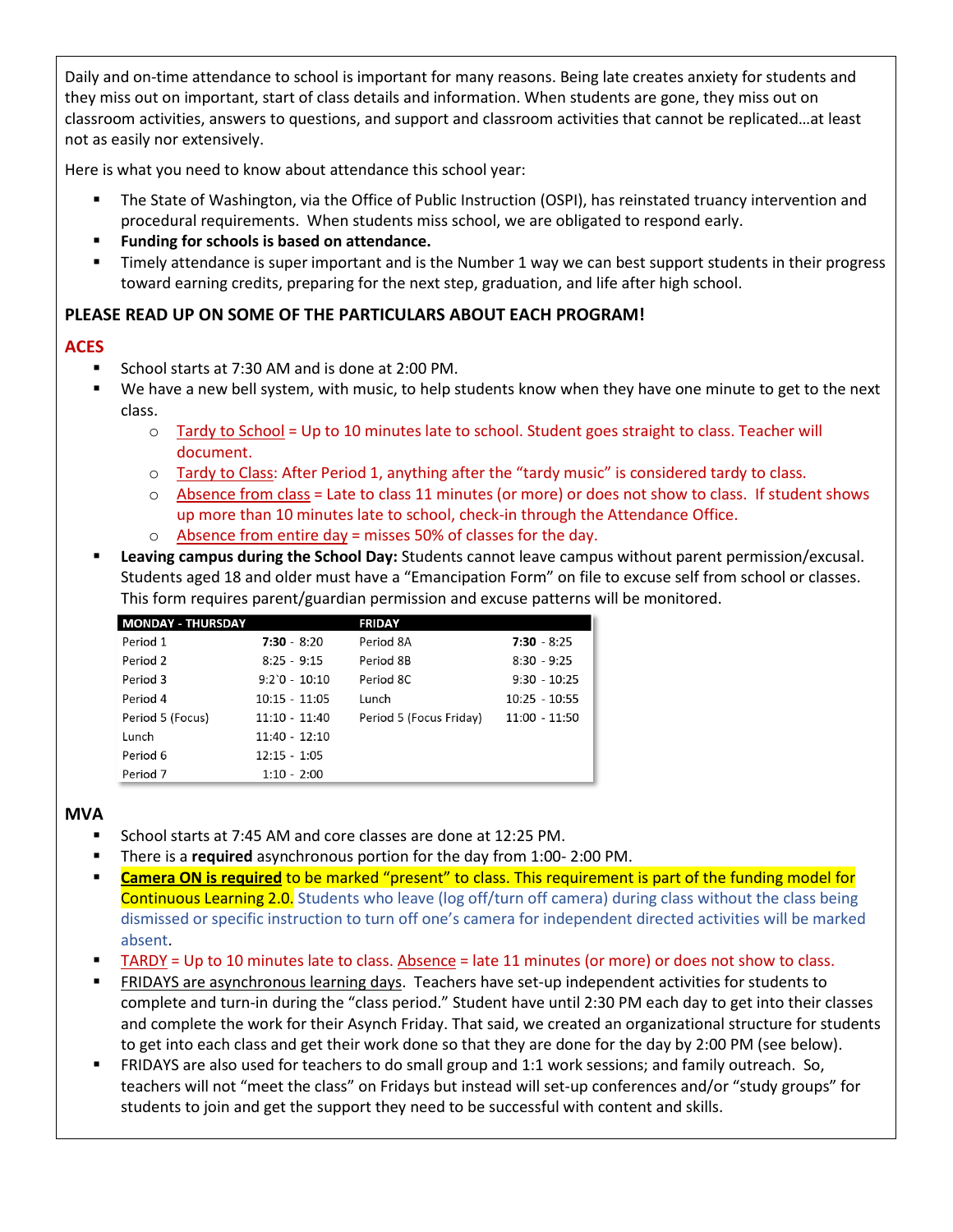| ORGANIZATIONAL PLANNING for ASYNCH FRIDAY<br><b>STUDENT SCHEDULE: SYNCHROUNOUS DAYS</b> |       |                         |                         |                         |                         |                     |                |                                |  |
|-----------------------------------------------------------------------------------------|-------|-------------------------|-------------------------|-------------------------|-------------------------|---------------------|----------------|--------------------------------|--|
| Time                                                                                    |       | <b>Minutes Monday</b>   | Tuesday                 | Wednesday               | Thursday                | <b>Time</b>         | <b>Minutes</b> | Friday                         |  |
| 7:45 AM - 9:15 AM                                                                       | 90    | <b>PERIOD 1</b>         | <b>PERIOD 4</b>         | <b>PERIOD 1</b>         | <b>PERIOD 4</b>         | 7:45 AM - 8:30 AM   | 45             | <b>PERIOD 1</b>                |  |
| 9:25 AM - 10:50 AM                                                                      | 85    | <b>PERIOD 2</b>         | <b>PERIOD 5</b>         | <b>PERIOD 2</b>         | <b>PERIOD 5</b>         | 8:35 AM - 9:17 AM   | 42             | <b>PERIOD 2</b>                |  |
| 11:00 AM - 12:25 PM                                                                     | 85    | <b>PERIOD 3</b>         | <b>PERIOD 6</b>         | <b>PERIOD 3</b>         | <b>PERIOD 6</b>         | 9:22 AM - 10:04 AM  | 42             | <b>PERIOD 3</b>                |  |
| 12:25 PM - 1:05 PM                                                                      | 40    | Lunch/Travel            | Lunch/Travel            | Lunch/Travel            | Lunch/Travel            | 10:09 AM - 10:51 AM | 42             | <b>PERIOD 4</b>                |  |
| 1:00 PM - 2:00 PM                                                                       | 60    | <b>Required Asynch</b>  | <b>Required Asynch</b>  | <b>Required Asynch</b>  | <b>Required Asynch</b>  | 10:56 AM - 11:38 AM | 42             | <b>PERIOD 5</b>                |  |
| * + 1:05 PM - 2:00 PM                                                                   | 50/55 | Opt. Specialty Elective | Opt. Specialty Elective | Opt. Specialty Elective | Opt. Specialty Elective | 11:43 AM - 12:25 PM | 42             | <b>PERIOD 6</b>                |  |
|                                                                                         |       |                         |                         |                         |                         | 12:03 PM - 12:45 PM | 42             | <b>OPT.</b> Specialty Elective |  |
|                                                                                         |       |                         |                         |                         |                         | 12:25 PM - 12:55 PM | 30             | <b>LUNCH</b>                   |  |
|                                                                                         |       |                         |                         |                         |                         | 1:00 PM - 1:30 PM   | 30             | <b>Required Aysnch</b>         |  |

### **Middle School Program**

- School starts at 8:00 AM and core classes are done at 2:00 PM.
- There is a **required** asynchronous portion for the day from 2:00 2:45 PM.
- **Camera ON is required** to be marked "present" to class. This requirement is part of the funding model for Continuous Learning 2.0. Students who leave (log off/turn off camera) during class without the class being dismissed or specific instruction to turn off one's camera for independent directed activities will be marked absent.
- TARDY = Up to 10 minutes late to class. Absence = late 11 minutes (or more) or does not show to class.
- For the Middle School Program, we shortened classes from 50 minutes to 45 minutes and lengthened the passing period from 5 minutes to 10 minutes. We also added 15 minutes to the lunch time (45 minutes instead of 30 minutes) to provide time for students to work on their homework and asynch (independent) work.
- Middle School Program students meet with their teachers five days a week.

Period 1 - 8-8:50 (50 sync minutes due to announcements) Period 2 - 9:00-9:45 (45 minutes synchronous) Period 3 - 9:55-10:40 (45 minutes synchronous) Lunch - 10:40-11:25 Period 4 - 1:25-12:10 (45 minutes synchronous) Period 5 - 12:20-1:05 (45 minutes synchronous) Period 6 - 1:15-2:00 (45 minutes synchronous)

2:00-2:45 - 45 minutes asynchronous for students, plan time for staff

**Covid-19 Safety Measures at ACES (and when Visiting ACES)** Medidas de seguridad de Covid-19 en ACES (y al visitar ACES)

**ACES Students and Families, and anyone visiting our campus or any district site:**

Please stay home if you have any signs or symptoms of COVID. At the end of newsletter is the District "COVID-19 DAILY HEALTH SCREENING AND RESOURCE FORM." It walks you through what to do if your learner has any signs or symptoms of Covid-19.

We posted this form on our website under the Students & Families tab > then the "Covid Safety" link, as well as under "Other Useful Links" on our main page.

## **Middle School Electives**

Electivas de la escuela intermedia

**There have been some questions about the Middle School Program electives and why these electives are not the same as what your learner registered for at their home school.**

**1)** Our programs were staffed very tight. So, each class is at or near capacity of 30 students per class.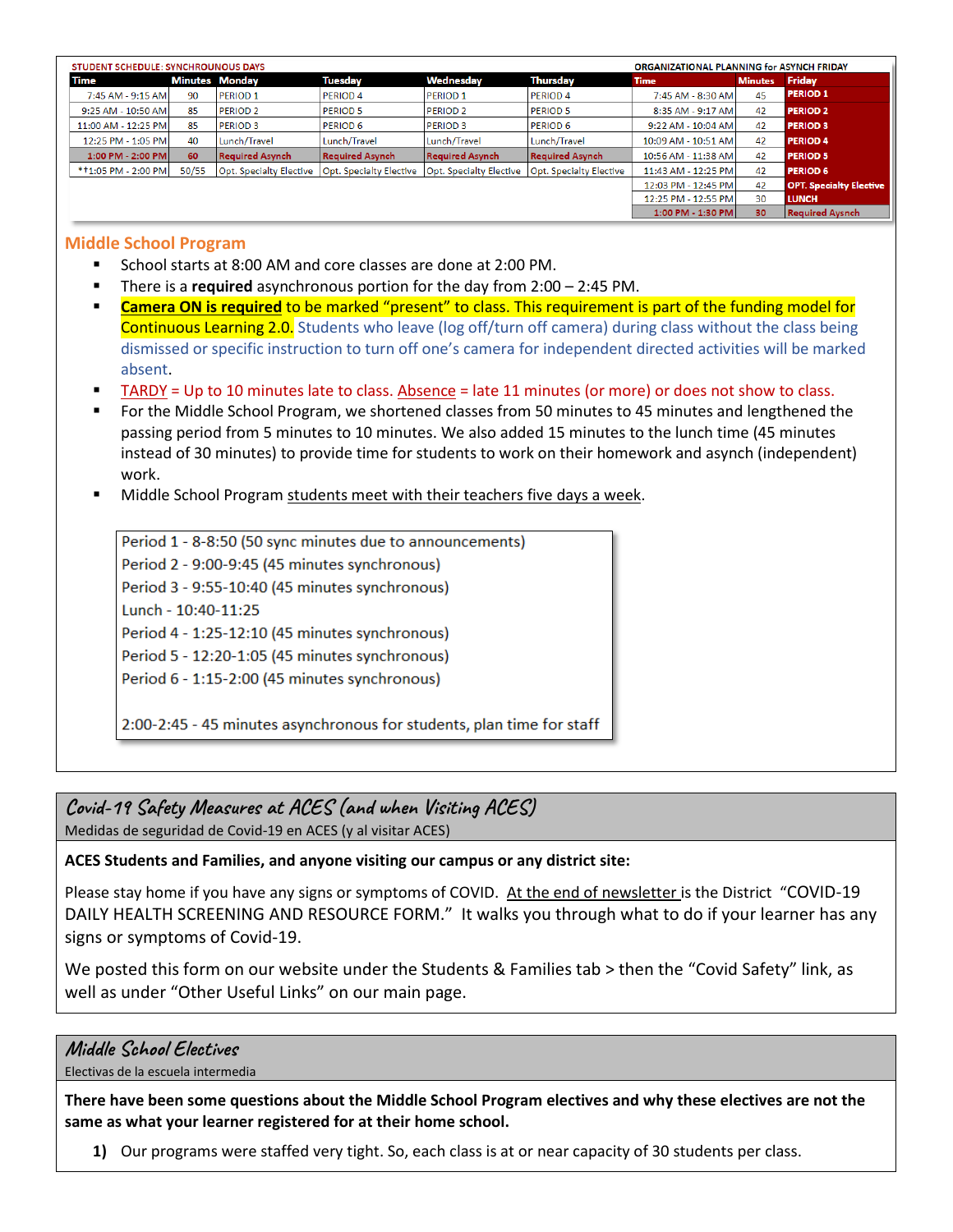- **2)** Not all electives can be replicated in a virtual setting. For example, Orchestra, Band, and Choir proved extremely difficult to teach in an online setting last year because Zoom does not allow for "parallel" voice. Meaning, voices/instruments cannot be heard at the same time…rather, one voice or instrument will play over.
- **3)** With only one week to put together our program, we had to work off of the experiences and skill sets of our teachers to provide electives. Our teachers are working hard to plan and facilitate learning experiences that are both fun and enriching for students that build both academic and social-emotional skills.
- **4)** Electives at the Middle School Level will show-up as just "Elective" on the report card/transcript.

# **Virtual Learning Expectations: Cameras and Engagement**

Expectativas de aprendizaje virtual: cámaras y compromiso

**In case you missed it in the section on "Attendance," there are some important components of being part of our Mukilteo Virtual Academy 6-12 Programs:**

- **1)** Cameras ON is required in the virtual learning programs. Why?
	- **Reason 1:** State Funding. We need to know that the students who are "attending" class are actually our students and not someone else doing the work/course for the students. The funding model for Continuous Learning 2.0 (see below) requires cameras on.
	- **Reason 2:** Mukilteo School District selected the "Continuous Learning 2.0" model for our virtual learning programs. This model was designed to mimic an in-person, brick and mortar experience for students. Meaning, students are visible and present in class, students will be called upon to participate in class discussions and activities, and students will be encouraged to engage with their peers/teacher in small and large group discussions. In essence, the model is designed to engage students in best practices around independent, whole group, and collaborative learning.
- **2)** Being "present" in a class is not the same as engaging in a class. Doing the work and activities is part of earning a grade and credit. Please help your learners monitor their work and organization. Completing and turning in work helps the teacher know where there are gaps, helps students build skills needed for each next step and level, and allows teacher to be able to provide feedback for growth.

Thank you for supporting your learner in engaging in class and attending intervention and office hours when they need additional support.

## **Picture Day 2021**

Día de la foto 2021

**ACES and MVA 9-12:** Please mark your calendars for **Thursday, 7 October for Picture Day 2021**. Our photos will be done through Solis School Photography this year.

- **ACES Students:** Photography will be from 11:10 AM 1:05 PM in the ACES Library.
- **MVA Students:** Photography will be from 1:15 PM 4:00 PM in the ACES Library. We will send out a separate update this week on specifics about picture day only with all of the details. Too much information for this newsletter. We will also post on our website.
- All **ASB Cards** are FREE again this year to all students throughout the District. ASB Cards will be printed on the same day as Photo Day.
- **Ordering Photos:** [Click here.](https://drive.google.com/file/d/1ceiQVIdKMrCnDmARXV6Q7xh9unCjpdlu/view) All ordering is online vi[a store.solisimages.com.](https://vando.imagequix.com/B9SRC9B)
- **Pricing:** [Click here.](https://drive.google.com/file/d/1EFtqHjoU32FJVWnk4ZHX805rIwUtPzlo/view)
- **Preparing for picture day:** [Click here.](https://drive.google.com/file/d/1QQ6wDIMc3oJP7hjuI9zyuuIcEFxVp5BU/view)

**Middle School Program:** Alysia and I are working on a solution for our Middle School Program students for school photos. We should have a plan in place to share in our next issue of this newsletter.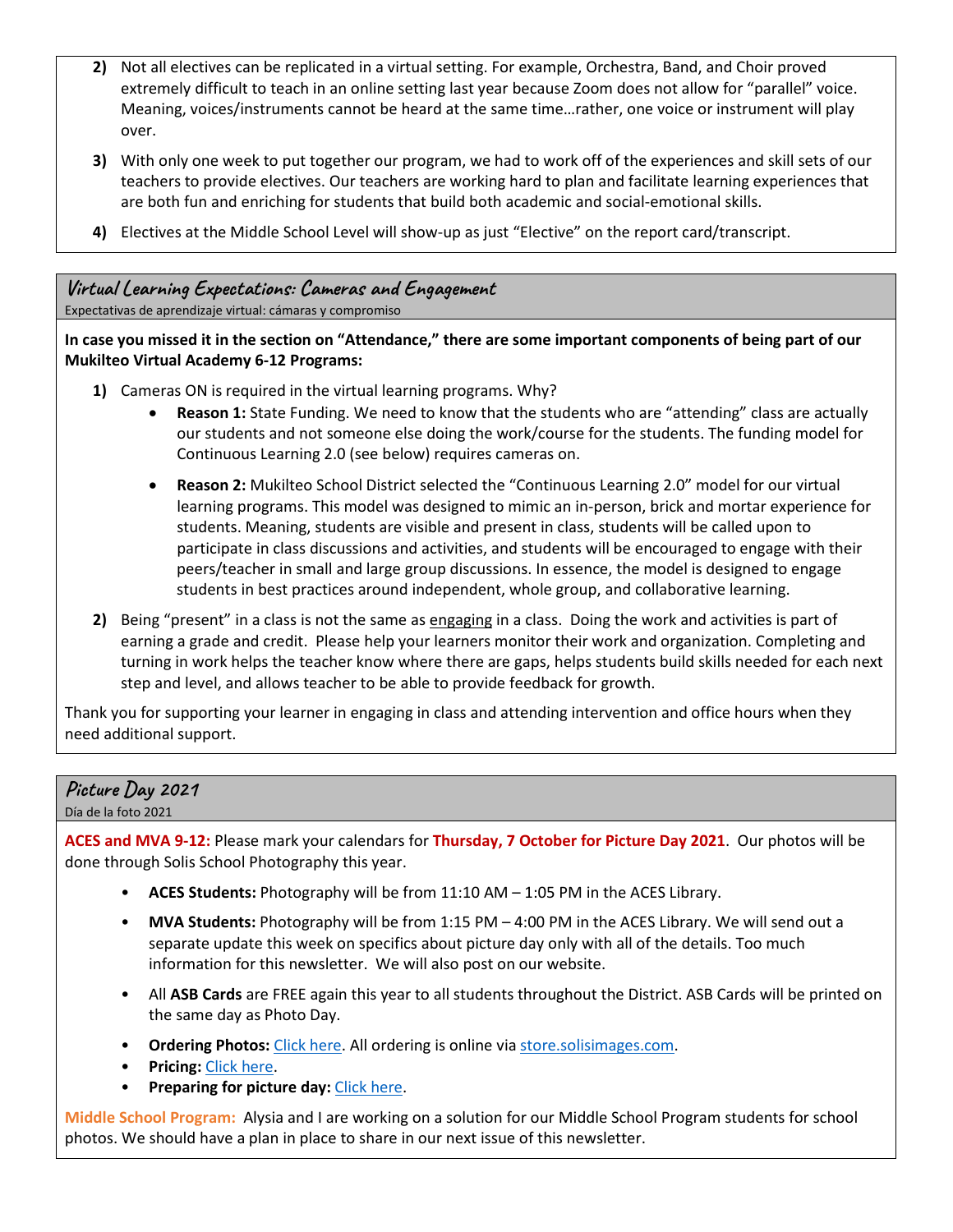## **Curriculum/Parent Night 2021** Currículo / Noche de padres 2021

Curriculum/Parent Night 2021 is just a couple of weeks away! Due to Covid-19 safety measures, we will not have an in-person event this year. We sure are hoping we can get families back in the building soon! That said, the virtual academies will also have their Parent Nights via webinar; however, we also hope (in the future) to provide nights to bring families and students together in person.

What to expect this year:

- 1.) Teachers are creating videos about their classes that they will post on their **Schoology** sites. These videos will be posted by the afternoon of the Curriculum Night date. We encourage you to talk with your learner about them showing you their teachers' videos!
- 2.) We have a separate webinar set-up for each program Curriculum Night. Links will be sent in the next Family Update. Here are the dates and times:
	- **ACES:** Wednesday, 13 October, 6:15-7:00 PM (Zoom)
	- **MVA, 9-12:** Wednesday, 13 October, 7:15-8:00 PM (Zoom)
	- **MVA, 6-8:** Thursday, 14 October, 6:15-7:00 PM (Zoom)

## **Teacher Subs and Class Coverage**

Subsidio de maestros y cobertura de clases

- **Many of you have already read the district email about our teacher shortage across not only our district, but also state-wide. This shortage greatly affects getting subs as well. When we have a shortage, we are dealing with it in a few ways:**
- **ACES In-person Program:** When we do not have a sub to cover a class, we are covering those classes internally with teachers on staff (they give up their plan period) or by an administrator (I, Kimberly, am jumping into classrooms to sub also  $\circled{c}$ ).
- **MVA, 9-12 Program:** Our 9-12 virtual learning program teachers teach 6 of 6 classes. Therefore, they cannot help cover classes when we have an unfilled absence. Therefore, administration is either jumping in to cover or we are making that class period an asynchronous learning day. A message will be sent to students if their class has to be converted to an asynch day because of an unfilled absence. Please encourage your learner to complete the work assigned and submit that work per the instructions on Schoology.
- **MVA, 6-8 Program:** We are working on a solution to provide coverage for our 6-8 virtual learning classes when we have no sub to cover classes. The difficulty in class coverage by other teachers in the program is getting them access to an absent teacher's Schoology page as well as setting up a Zoom link in-time for students. At this time, when we have an unfilled absence, we are converting the class to an asynch day and sending a message to students. Please encourage your learner to complete the work assigned and submit that work per the instructions on Schoology. When another solution is determined, we will let you know the new plan.

## **Thoughts from Kimberly**

Pensamientos de Kimberly

It's hard to believe that we are already in our fifth week of school. Lots of things have transpired over the last month: new hires, new students (and transferring of students), new programs, unexpected shifts and changes, re-examining programs, excitement, frustrations, and lots of questions. These all have been threads in the fabric of this first month. One thing, however, remains constant, our focus on students. That focus permeates to what we do in the classroom, what we do in our programs, and the systems we are building and rebuilding…student-centered and student minded. We so appreciate your patience, kindness (lots of amazing phone calls with our families this last month), and high